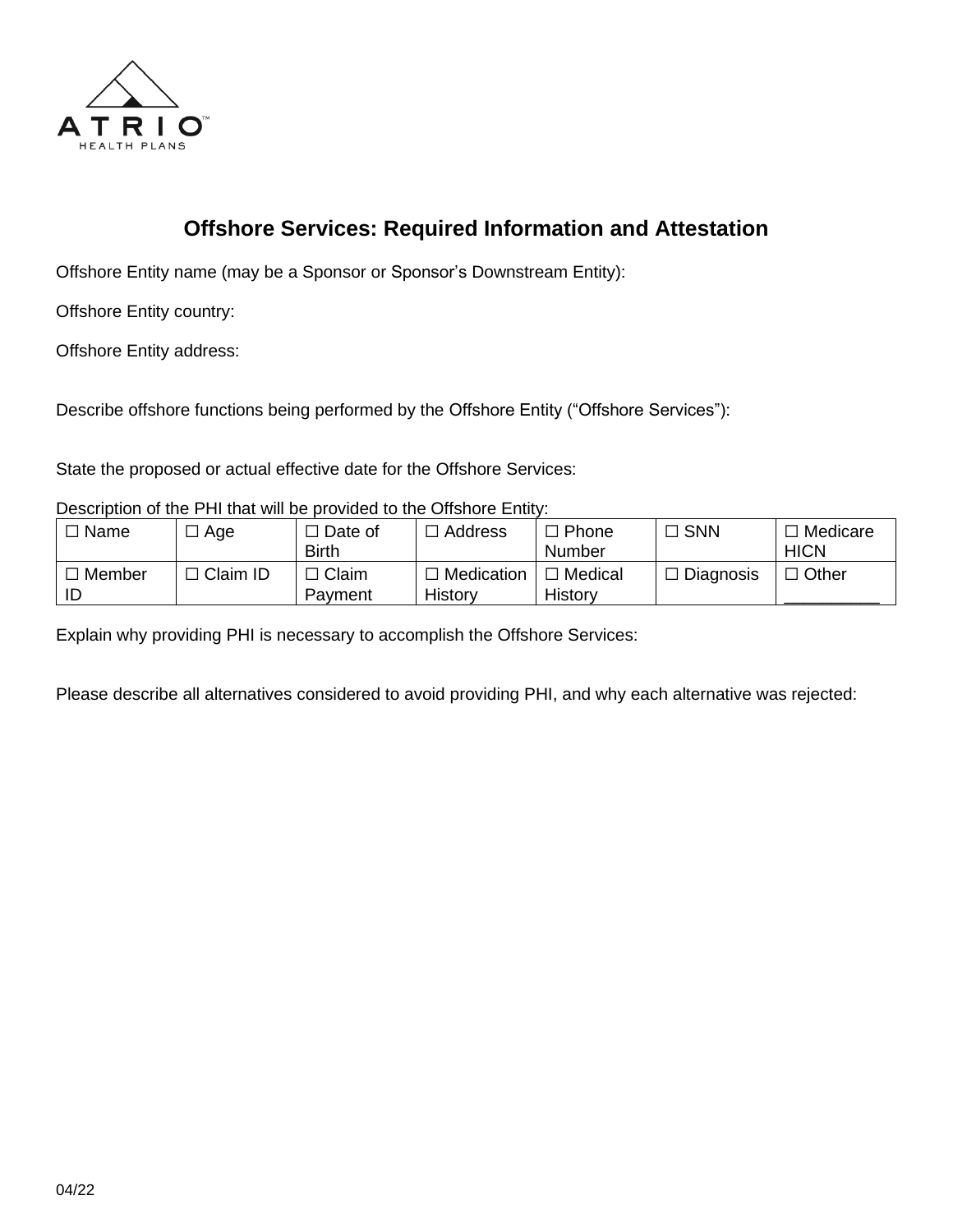## **Offshore Entity name (may be Sponsor or Sponsor's Downstream Entity):\_\_\_\_\_\_\_\_\_\_\_\_\_\_\_\_\_\_\_\_\_\_\_\_\_**

With respect to the Offshore Services provided by the Offshore Entity, Sponsor certifies and attests that:

- Yes (1) The Offshore arrangement requires the Offshore Entity to have policies and procedures in place to ensure that Company's Medicare Plans' PHI remains secure;
- Yes (2) The Offshore arrangement prohibits the Offshore Entity's access to data not associated with the arrangement;
- Yes (3) Sponsor has policies and procedures in place that allow Sponsor to immediately terminate the Offshore Services upon discovery of a significant security breach if such services are provided by Sponsor's Downstream Entity; and if Sponsor is performing the Offshore Services. Sponsor recognizes and agrees that Company has the right to immediately terminate the Offshore Services upon discovery of a significant security breach.
- Yes (4) If the Offshore Services are being provided by Sponsor's Downstream Entity, Sponsor's contract with the Offshore Entity includes all required Medicare Part C and D language (e.g., record retention requirements, compliance with all Medicare Part C and D requirements, etc.);
- Yes (5) If the Offshore Services are being provided by Sponsor's Downstream Entity, Sponsor conducts an annual audit/review of its relationship with the Offshore entity;
- Yes (6) If the Offshore Services are being provided by Sponsor's Downstream Entity, audit/review results are used by Sponsor to evaluate the continuation of its relationship with the Offshore Entity;
- Yes (7) If the Offshore Services are being provided by Sponsor's Downstream Entity, Sponsor agrees to share such audit results with CMS, or with Company should CMS require or request Company to produce such audit results directly, and:
- Yes (8) If the Offshore Services are being provided by Sponsor's Downstream Entity, Sponsor shall provide such additional information about its arrangements with the Offshore Subcontractor to CMS or its authorized agents as required or requested by CMS, and shall provide such additional information to Company directly should CMS require or request Company to produce such additional information about Sponsor's Offshore Subcontractor.